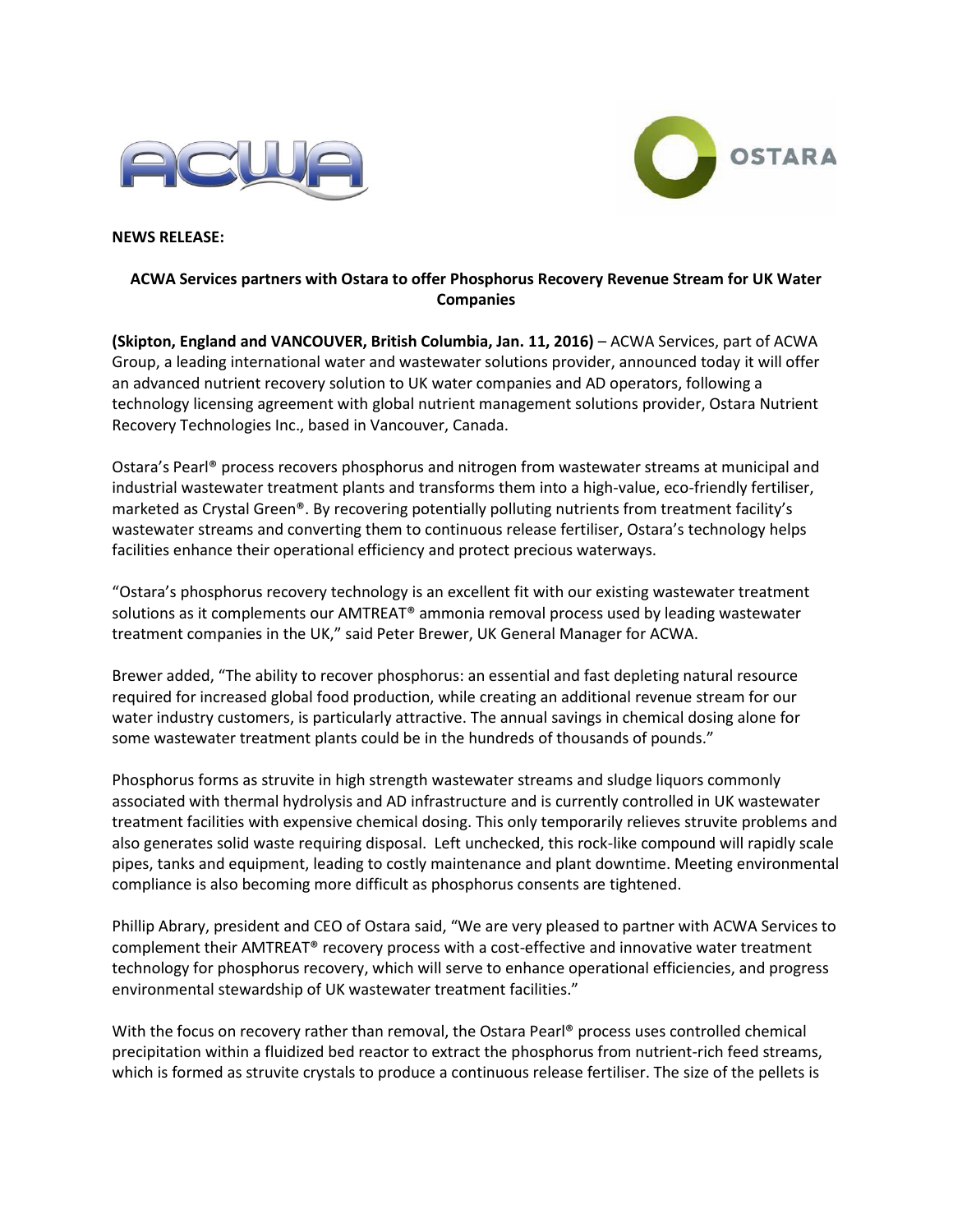precisely controlled by varying key parameters in the reactor until they reach the desired size, at which point they can be extracted, dried and sold as fertiliser.

The process recovers up to 85 per cent of the phosphorus, enabling facilities to save on annual chemical costs, reducing maintenance costs and reducing the production of biosolids whilst creating a valuable new revenue stream. Ostara's Pearl® process can be further enhanced by the installation of Ostara's WASSTRIP® process which; releases even more phosphorus for processing, all but eradicating digester struvite; reduces biosolids production by up to 25 per cent; and, lowers the phosphorus to nitrogen ratio to create balanced biosolids that are more suitable for land application.

Under the agreement ACWA will act as a UK delivery partner with responsibility for the design, installation and commissioning of all M&E equipment and associated civils where required, with key components supplied under licence by Ostara. The solution extends ACWA's range of water industry solutions and can be implemented as an independent process or to complement the company's ammonia removal technology AMTREAT® now in use across many sites in the UK.

Ostara will manage the sale and marketing of the Crystal Green® fertiliser produced by the process.

###

## **About Ostara & Crystal Green:**

Ostara helps protect precious water resources by changing the way cities around the world manage nutrients in wastewater streams. The company's Pearl® technology recovers phosphorus and nitrogen at municipal and industrial wastewater treatment plants and transforms them into a high-value, ecofriendly fertiliser, Crystal Green®. The process greatly reduces nutrient management costs and helps plants meet increasingly stringent discharge limits while improving operating reliability. Crystal Green is the first continuous release granular fertiliser to provide Root-Activated™ phosphorus, nitrogen and magnesium (5-28-0-10Mg), and is marketed through a global network of blenders and distributors to growers in the turf, horticultural and agriculture sectors. Its unique Root-Activated™ mode of action improves crop yields, enhances turf performance and significantly reduces the risk of leaching and runoff, thus protecting local waterways from nutrient pollution. Ostara operates multiple facilities throughout North America and Europe and will open the world's largest nutrient recovery facility in partnership with the City of Chicago in Spring 2016. The company is the recipient of numerous awards including a World Economic Forum 2011 Technology Pioneer, the Global Cleantech 100 and Deloitte's Technology Green 15. For more information, visi[t www.ostara.com](http://www.ostara.com/) and [www.crystalgreen.com.](http://www.crystalgreen.com/)

## **About ACWA Services:**

ACWA Group is a leading provider of innovative, sustainable process solutions for the air, water and wastewater sectors around the globe, providing design, build, operate and maintain capabilities. The company's water and waste water expertise comprehensively covers the filtration spectrum from conventional strainers and filtration systems to the most advanced reverse osmosis and ion exchange technologies.

Solutions include some of the world's most prestigious and challenging projects including the 64,000 m3/day Palm Jumeirah desalination development in Dubai and the flagship 76,000 m3/day Al Ansab MBR plant in Oman, as well as high profile projects for international clients including Kellogg's, Coca